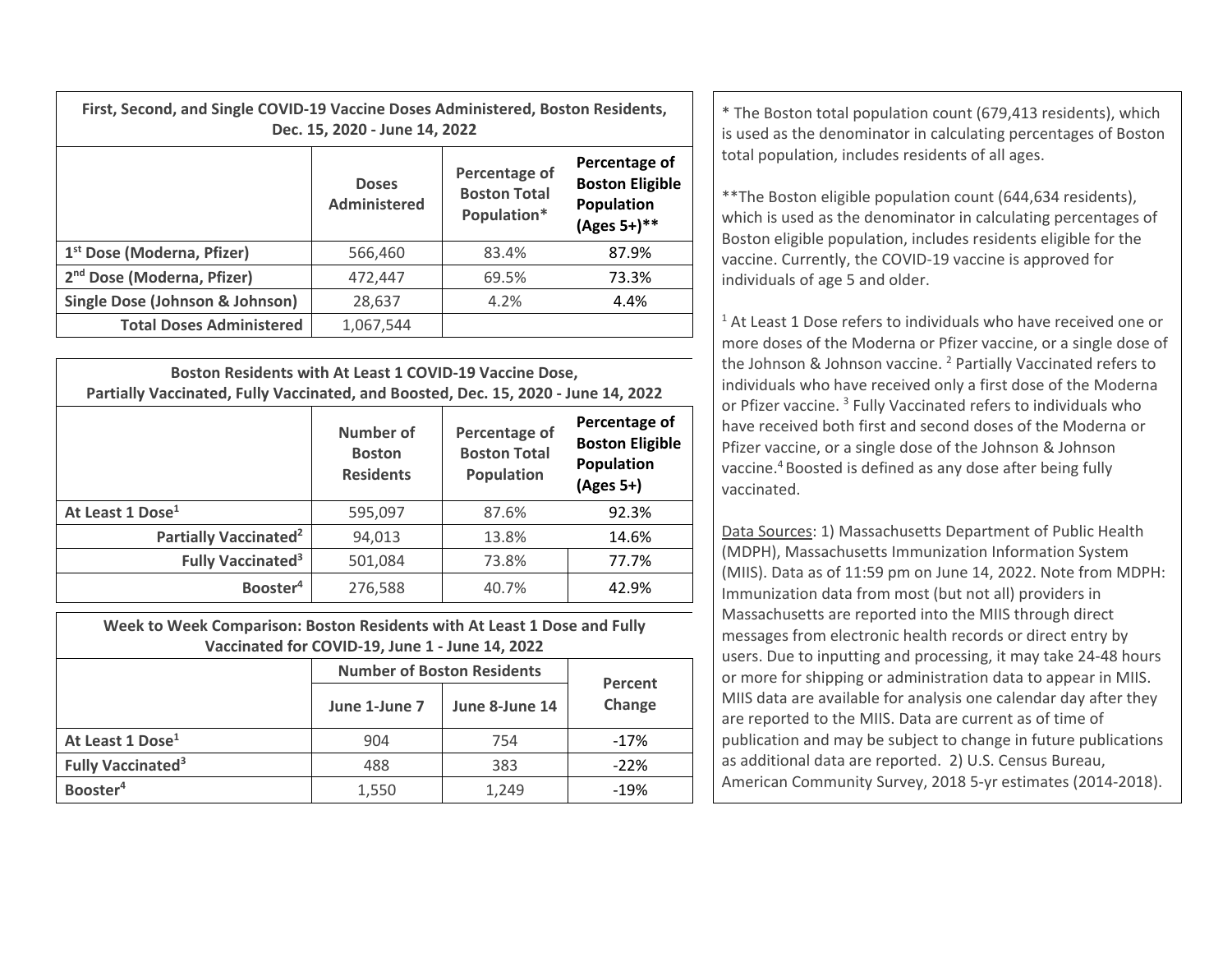

\* Total number of individuals receiving their initial dose in the 10‐week period.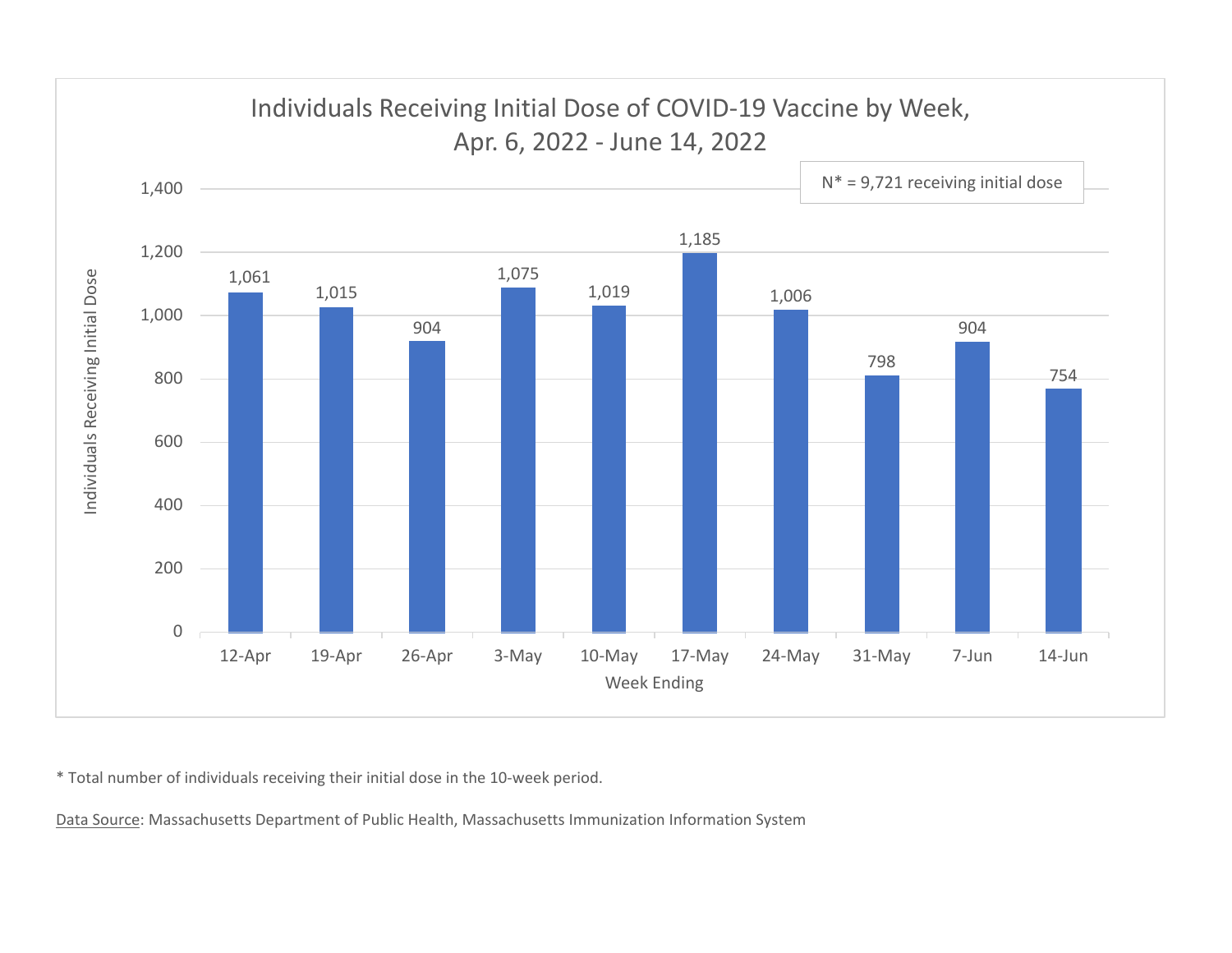

\* Total number of individuals receiving their final dose in the 10‐week period.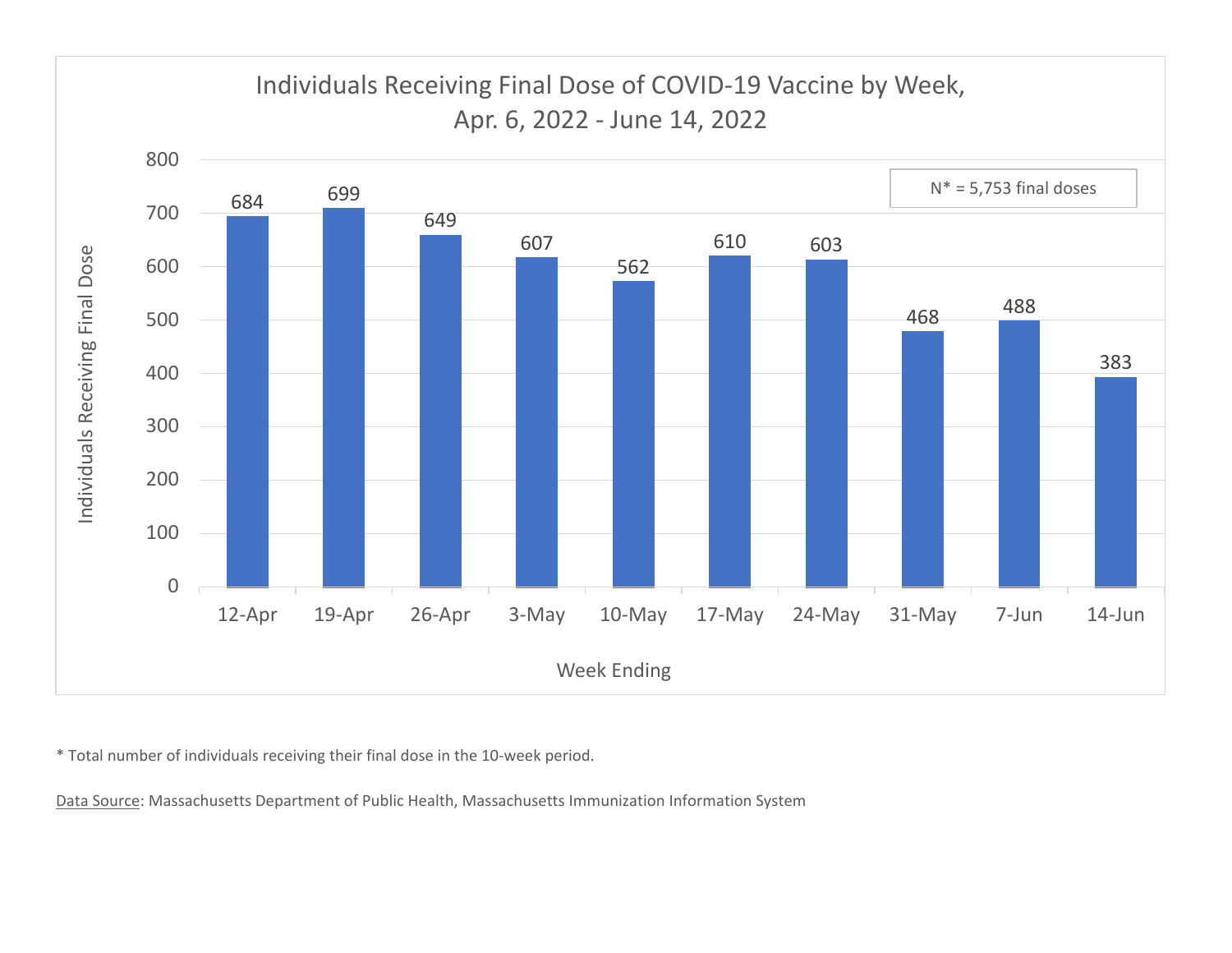

\* Total number of individuals receiving <sup>a</sup> booster dose in the 10‐week period.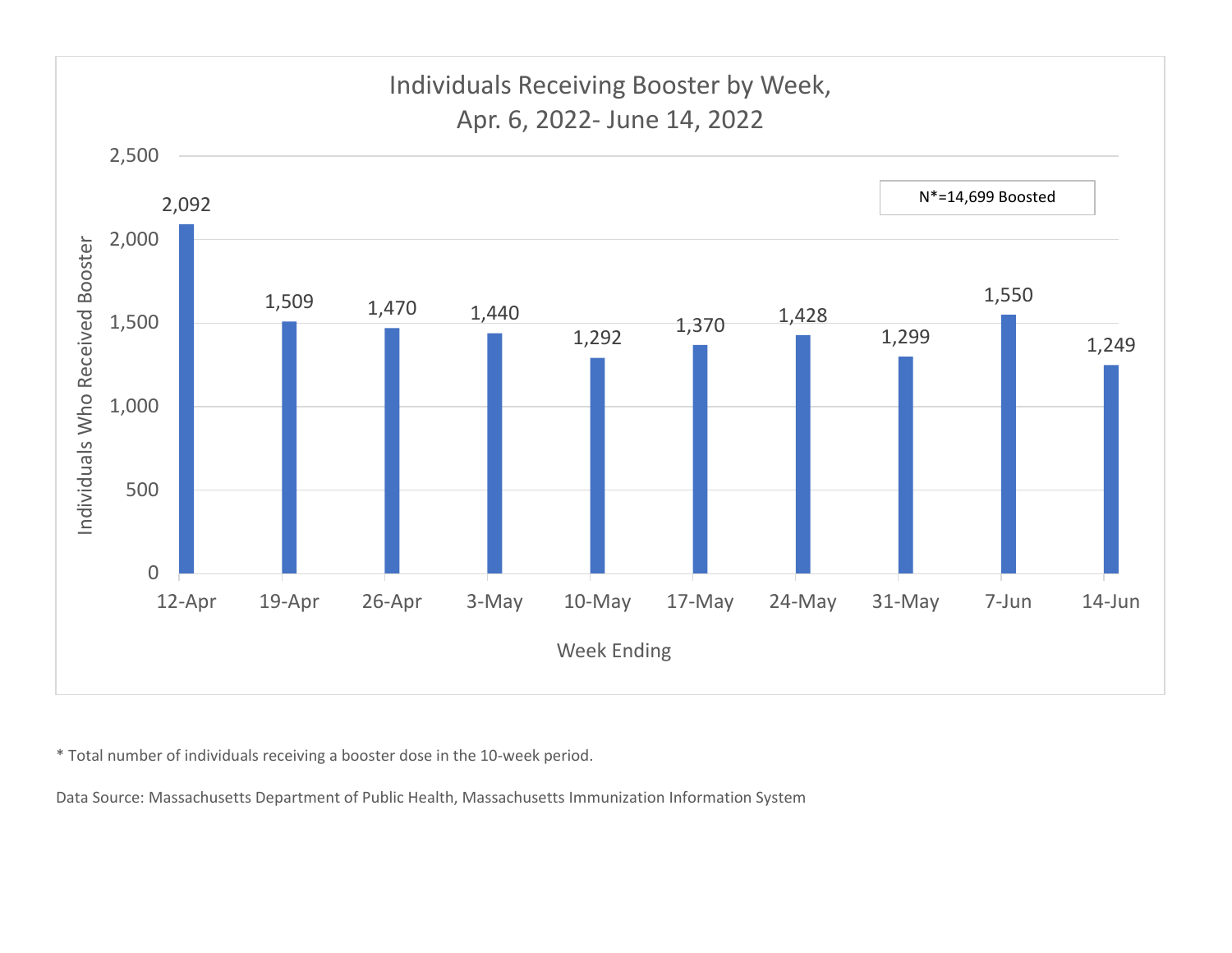

\* Varies from Total N of Individuals with At Least 1 Dose (595,097) due to missing age data for 9 individuals.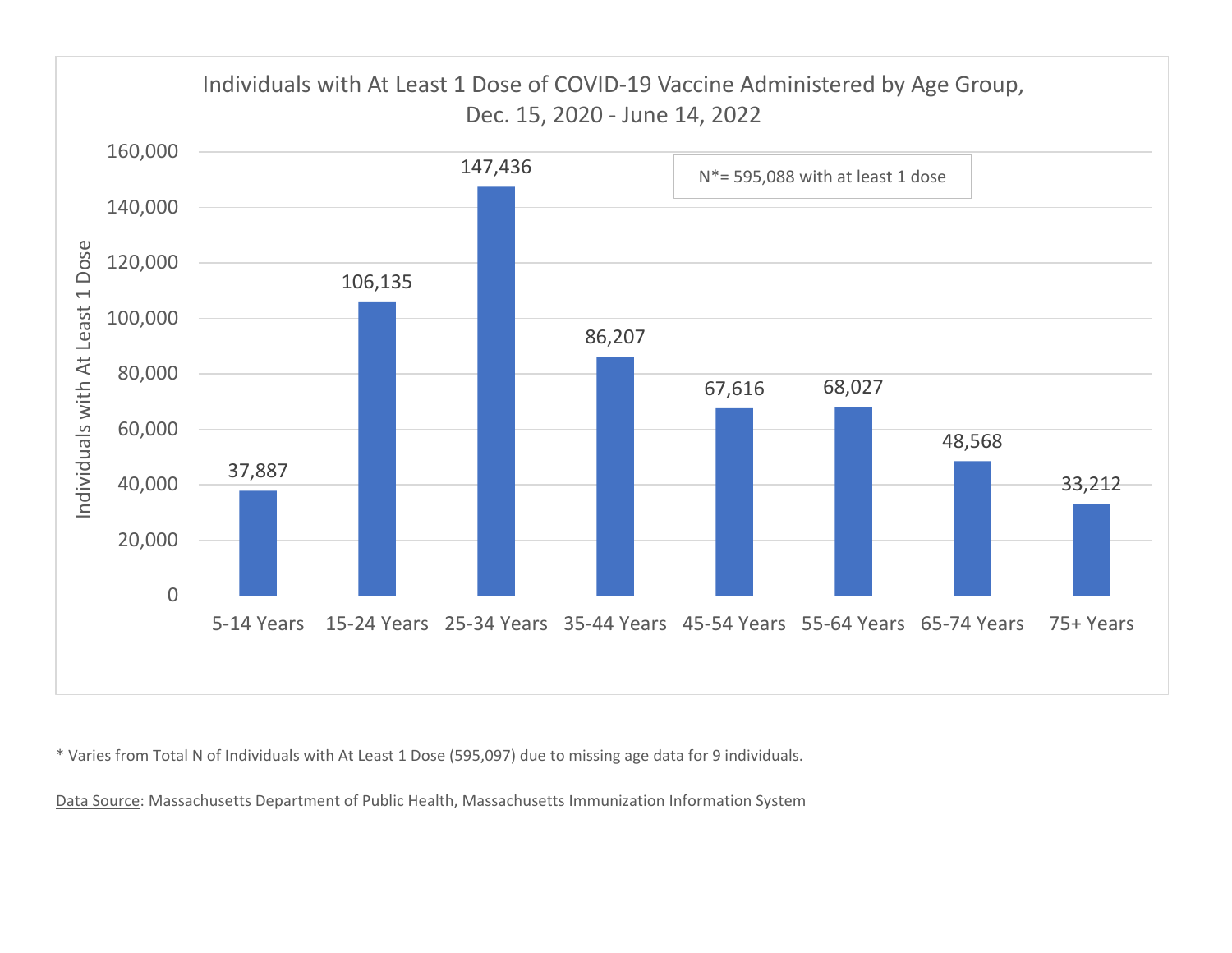

\* Varies from Total N of Individuals with At Least 1 Dose (595,097) due to missing age data for 9 individuals.

In accordance with CDC practices, BPHC has capped the percent of population coverage metrics at 99.9%. These metrics could be greater than 99.9% for multiple reasons, including census denominator data not including all individuals that currently reside in the county (e.g., part time residents) or potential data reporting errors. Estimates may change as new data are made available.

Percentage of overall Boston population with at least 1 dose <sup>=</sup> 87.6%.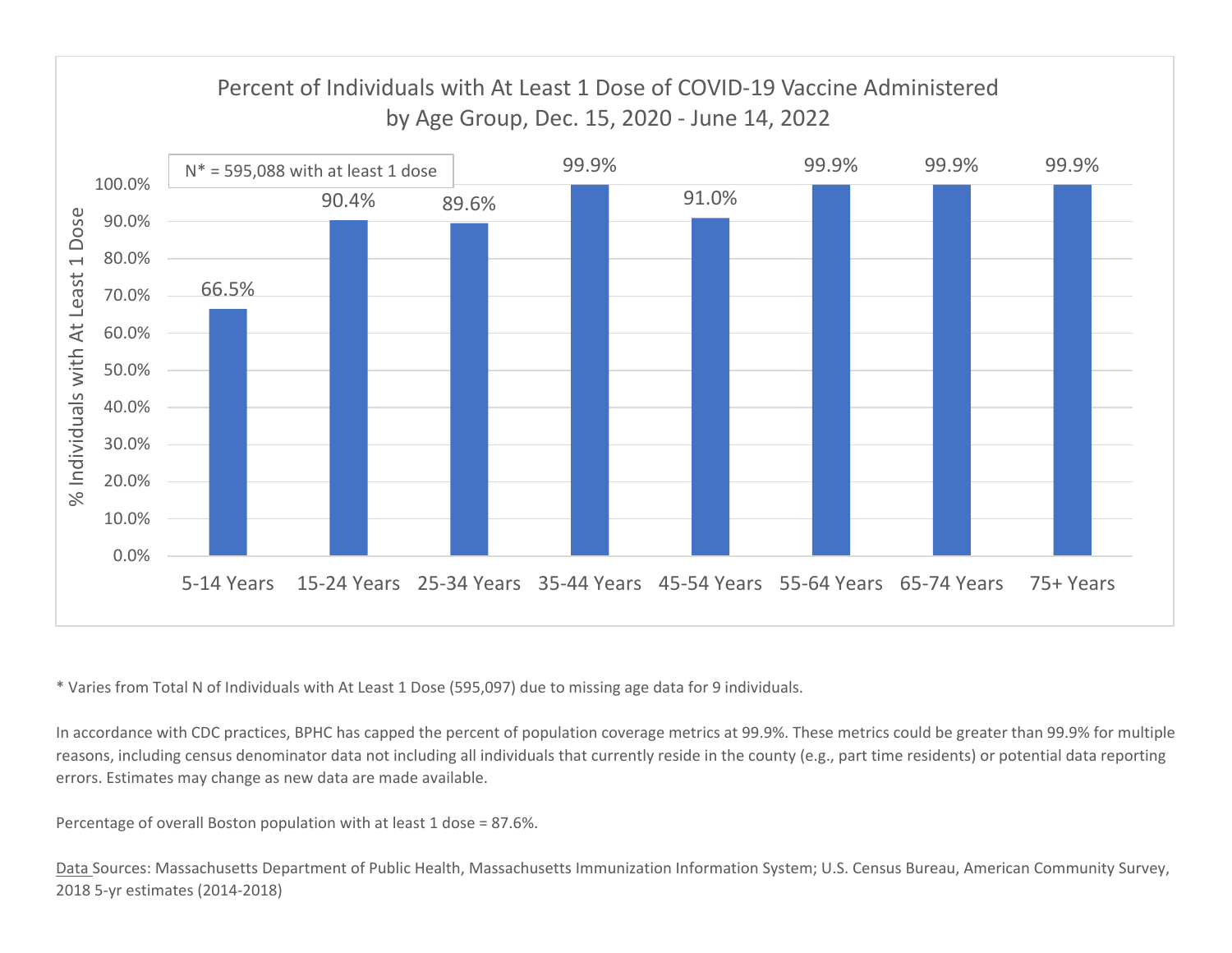

\* Varies from Total N of Fully Vaccinated Individuals (501,084) due to missing age data for 3 individuals.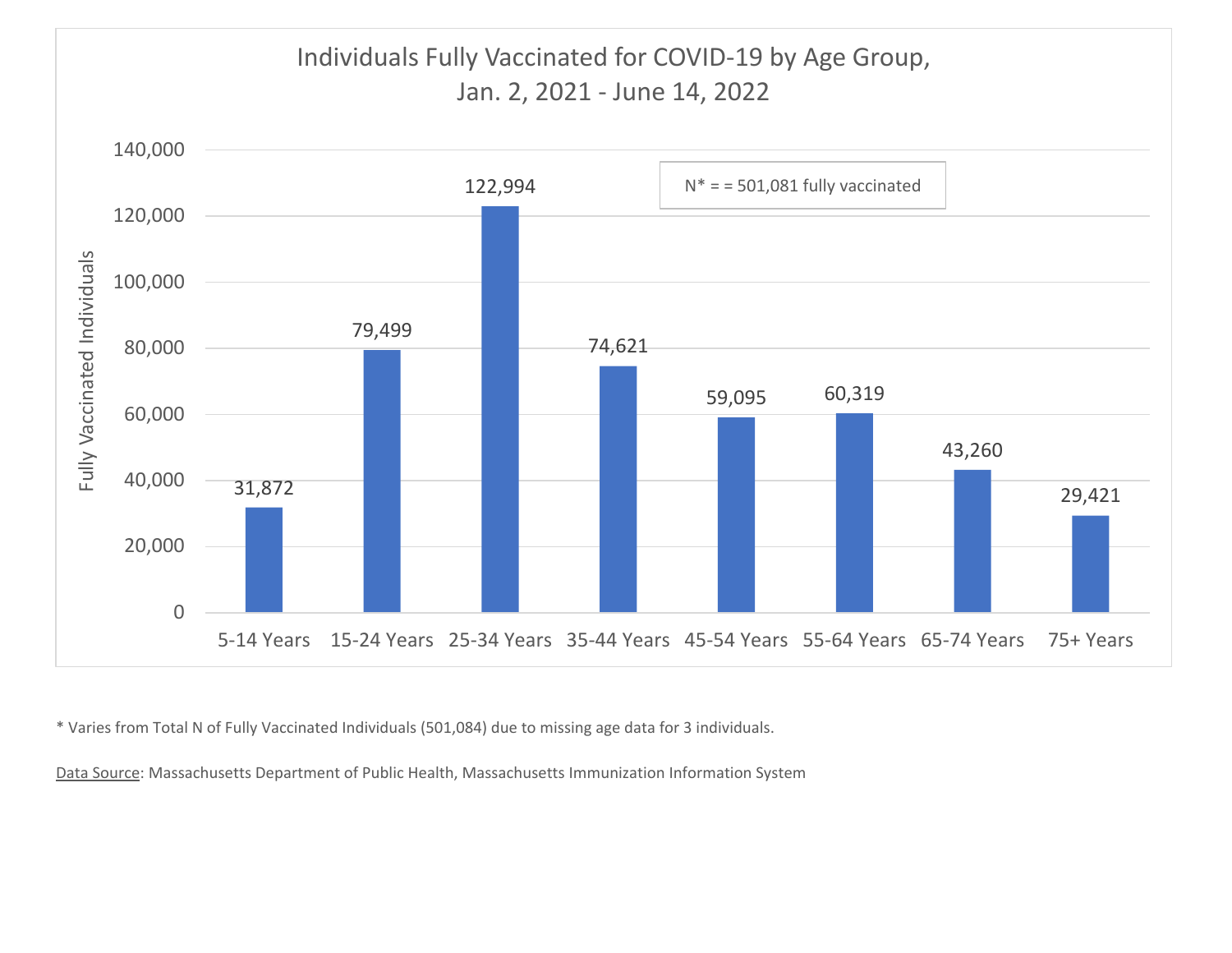

\* Varies from Total N of Fully Vaccinated Individuals (501,084) due to missing age data for 3 individuals.

Percentage of overall Boston population fully vaccinated <sup>=</sup> 73.8%.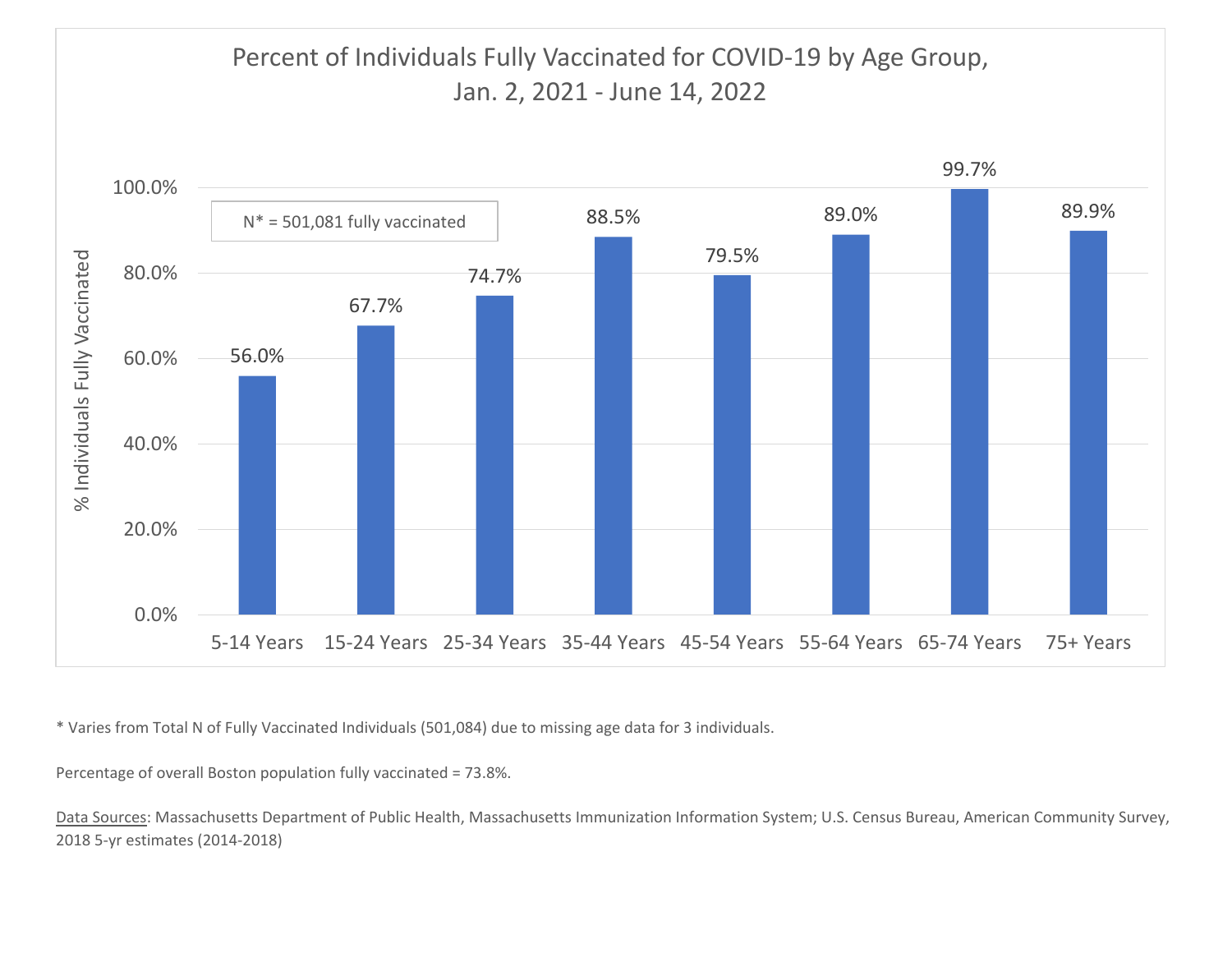

Asian/PI <sup>=</sup> Asian, Native Hawaiian, and Pacific Islander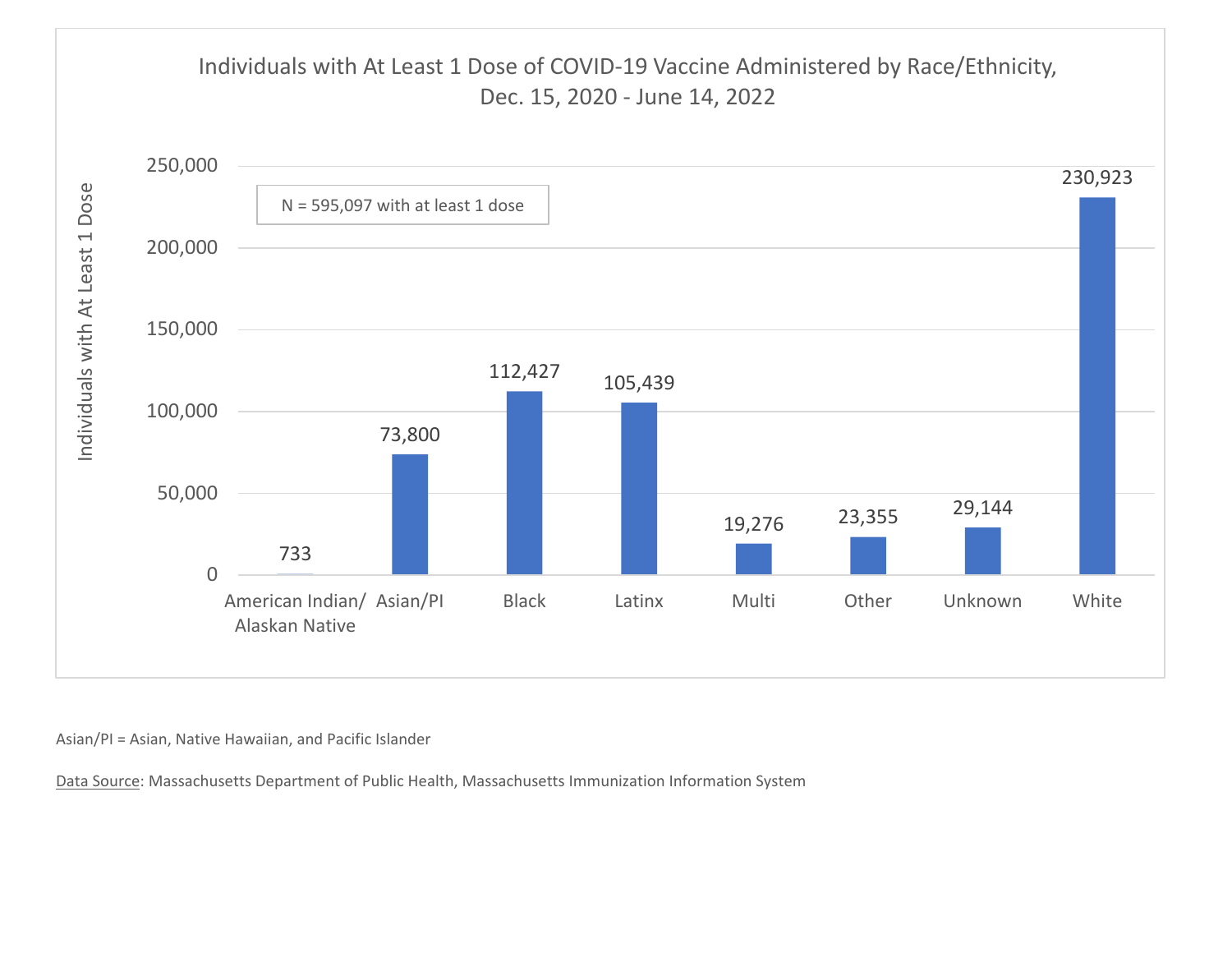

Asian/PI <sup>=</sup> Asian, Native Hawaiian, and Pacific Islander

\* Varies from Total N of Individuals with At Least 1 Dose (595,097) because data for residents who identify as Multiracial, Other, or Unknown are not included in this chart due to lack of comparable population data.

Percentage of overall Boston population with at least 1 dose <sup>=</sup> 87.6%.

In accordance with CDC practices, BPHC has capped the percent of population coverage metrics at 99.9%. These metrics could be greater than 99.9% for multiple reasons, including census denominator data not including all individuals that currently reside in the county (e.g., part time residents) or potential data reporting errors. Estimates may change as new data are made available.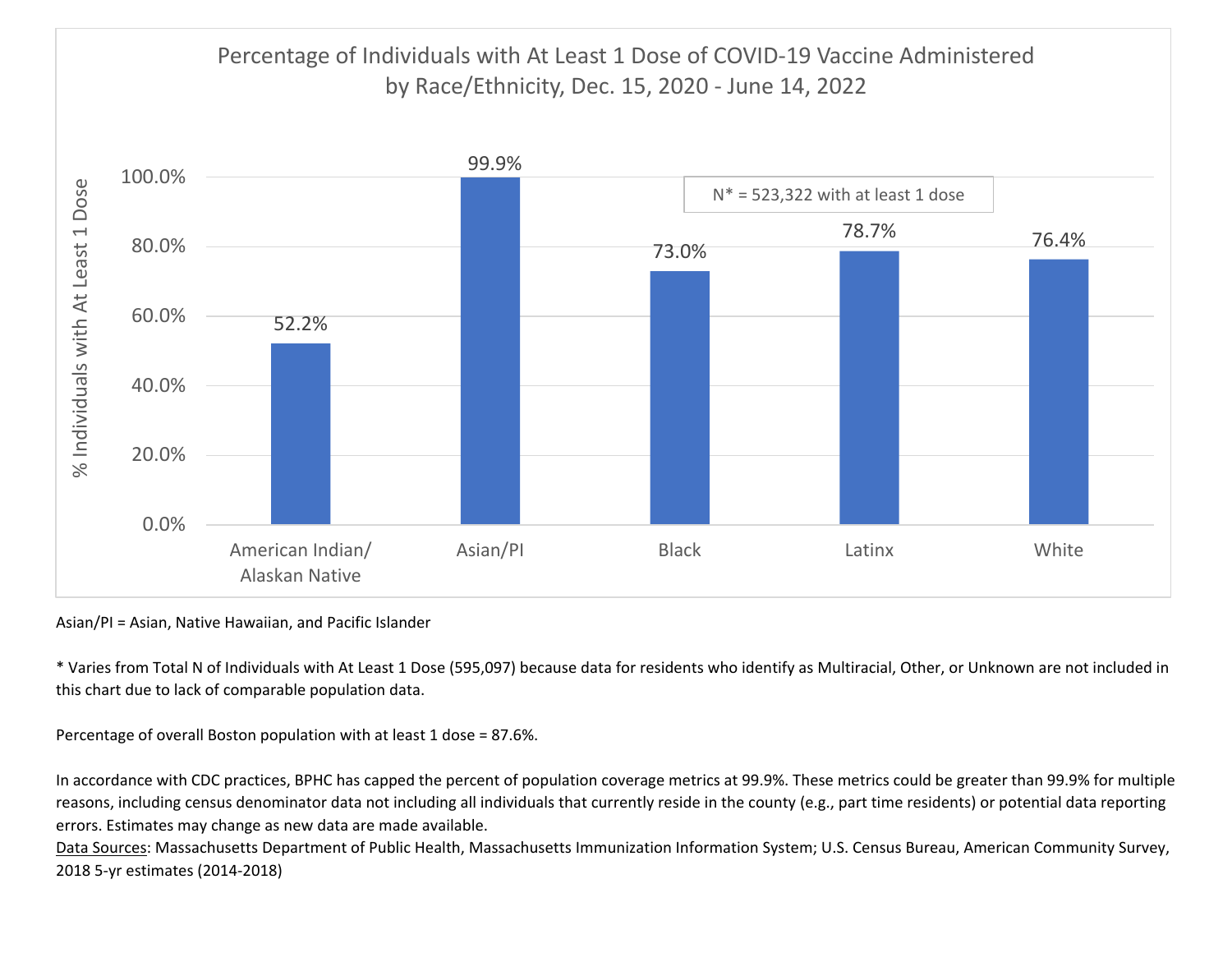

Asian/PI <sup>=</sup> Asian, Native Hawaiian, and Pacific Islander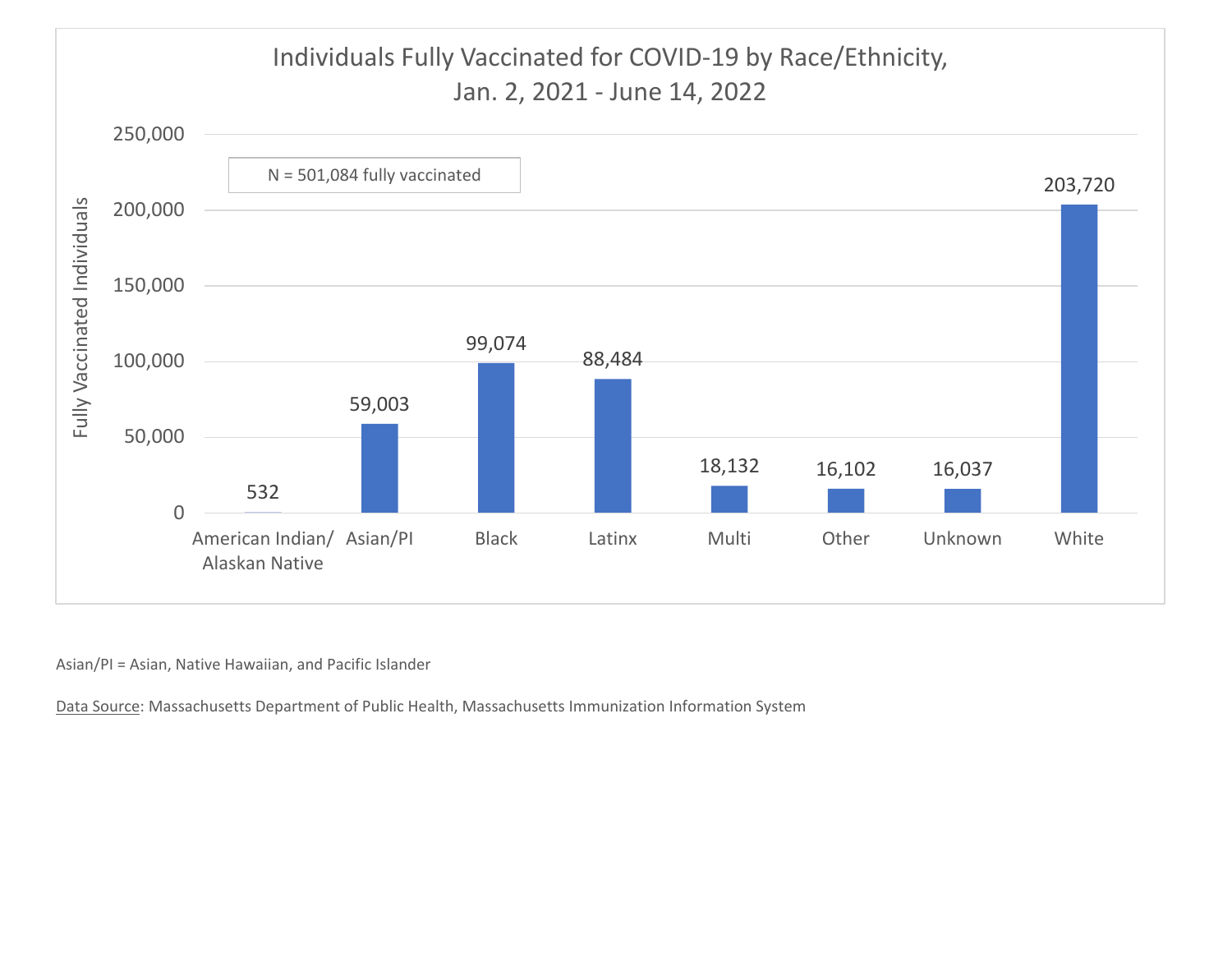# Percentage of Individuals Fully Vaccinated for COVID‐19 by Race/Ethnicity, Jan. 2, 2021 ‐ June 14, 2022



#### Asian/PI <sup>=</sup> Asian, Native Hawaiian, and Pacific Islander

\* Varies from Total N of Fully Vaccinated Individuals (501,084) because data for residents who identify as Multiracial, Other, or Unknown are not included in this chart due to lack of comparable population data.

Percentage of overall Boston population fully vaccinated <sup>=</sup> 73.8%.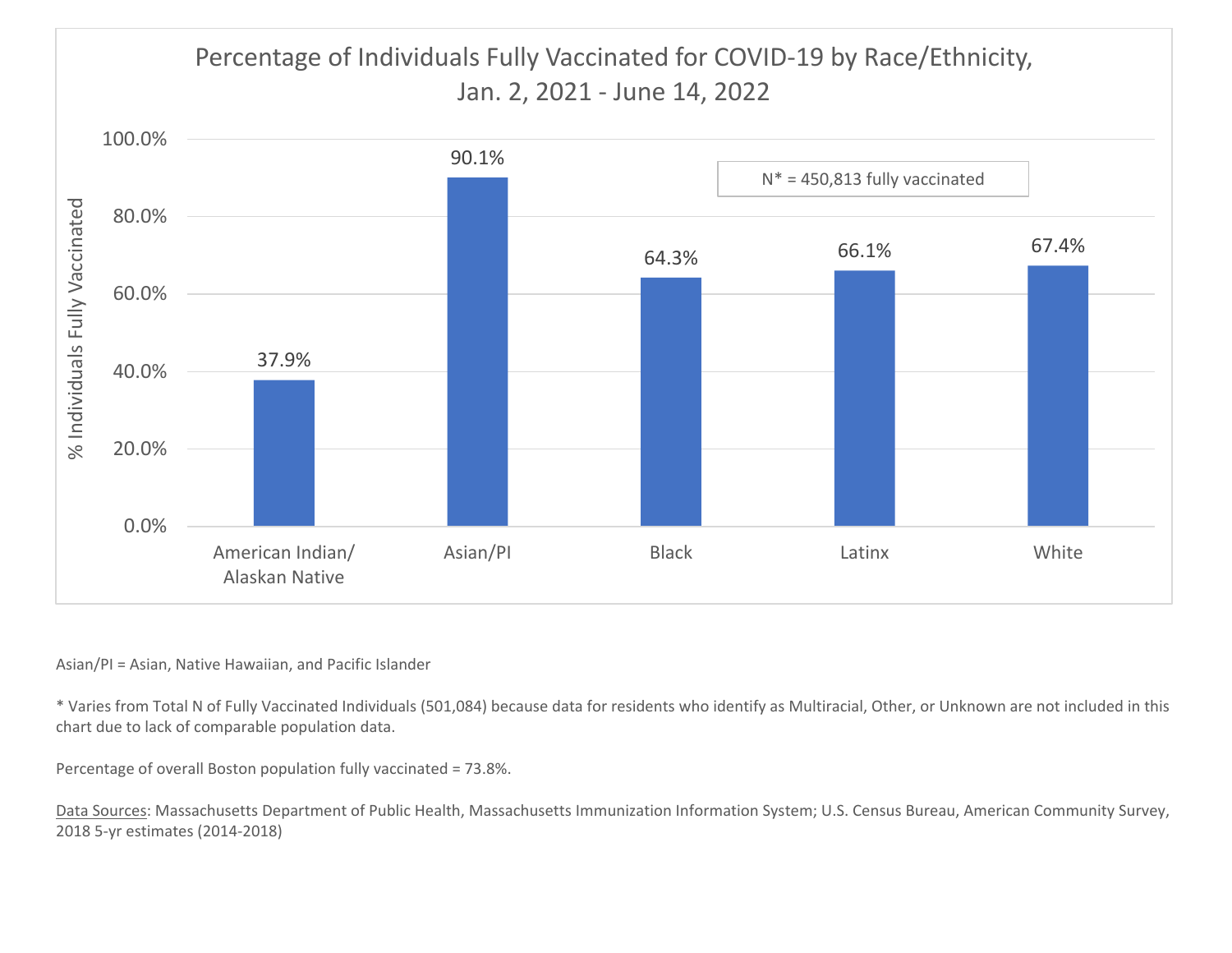

Asian/PI <sup>=</sup> Asian, Native Hawaiian, and Pacific Islander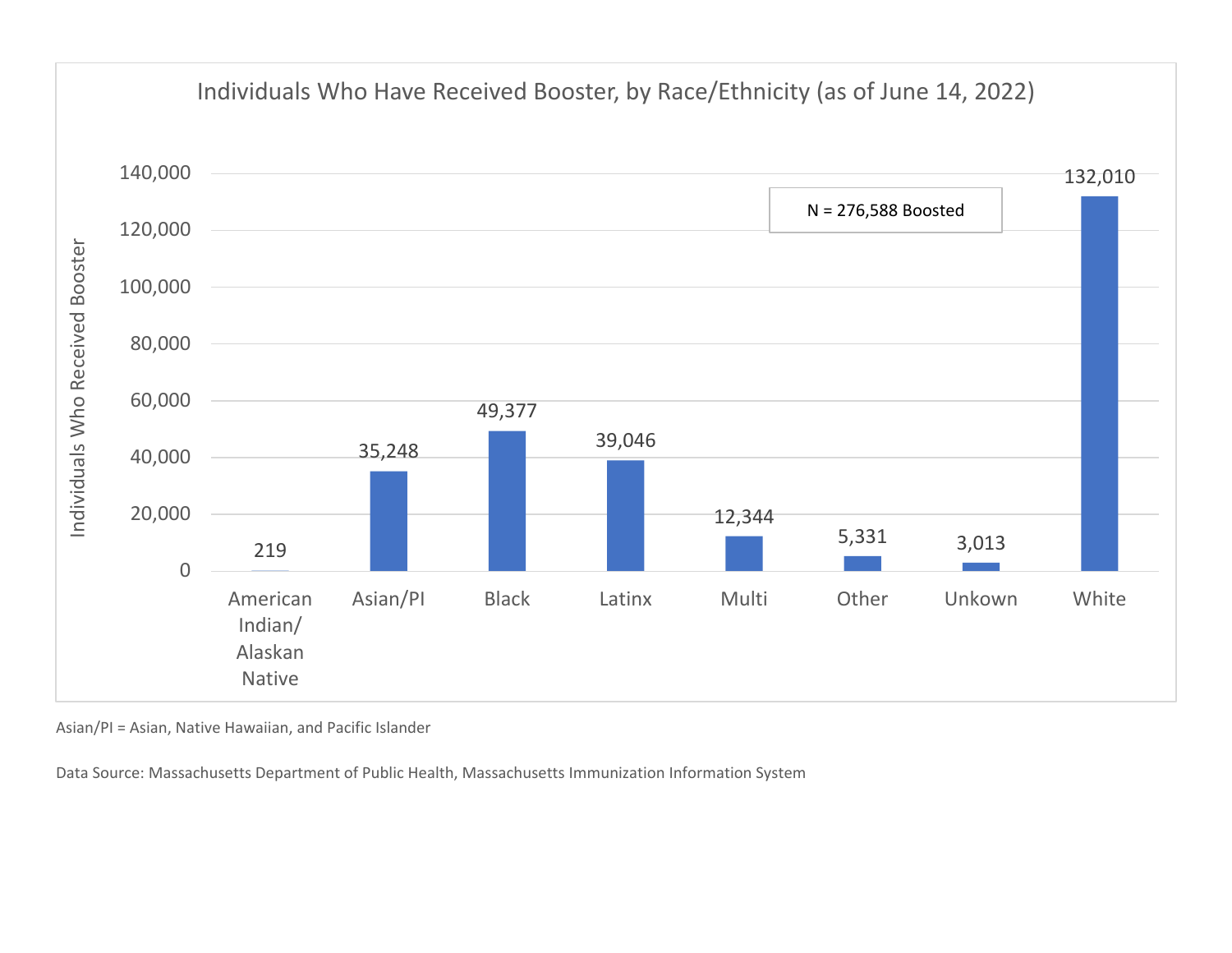

Asian/PI <sup>=</sup> Asian, Native Hawaiian, and Pacific Islander

\* Varies from Total N of boosted Individuals (276,588) because data for residents who identify as Multiracial, Other, or Unknown are not included in this chart due to lack of comparable population data.

Percentage of overall Boston population boosted <sup>=</sup> 40.7%.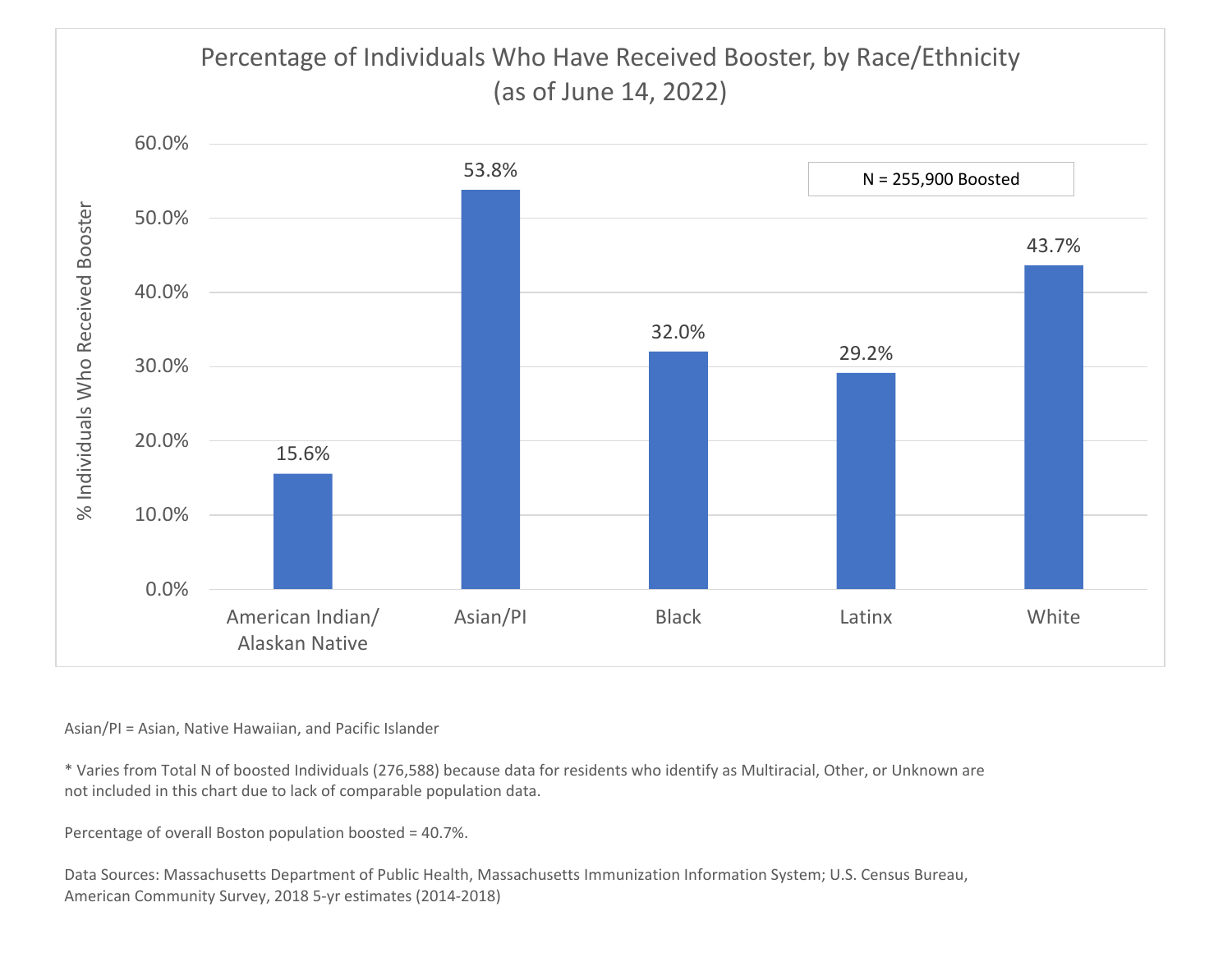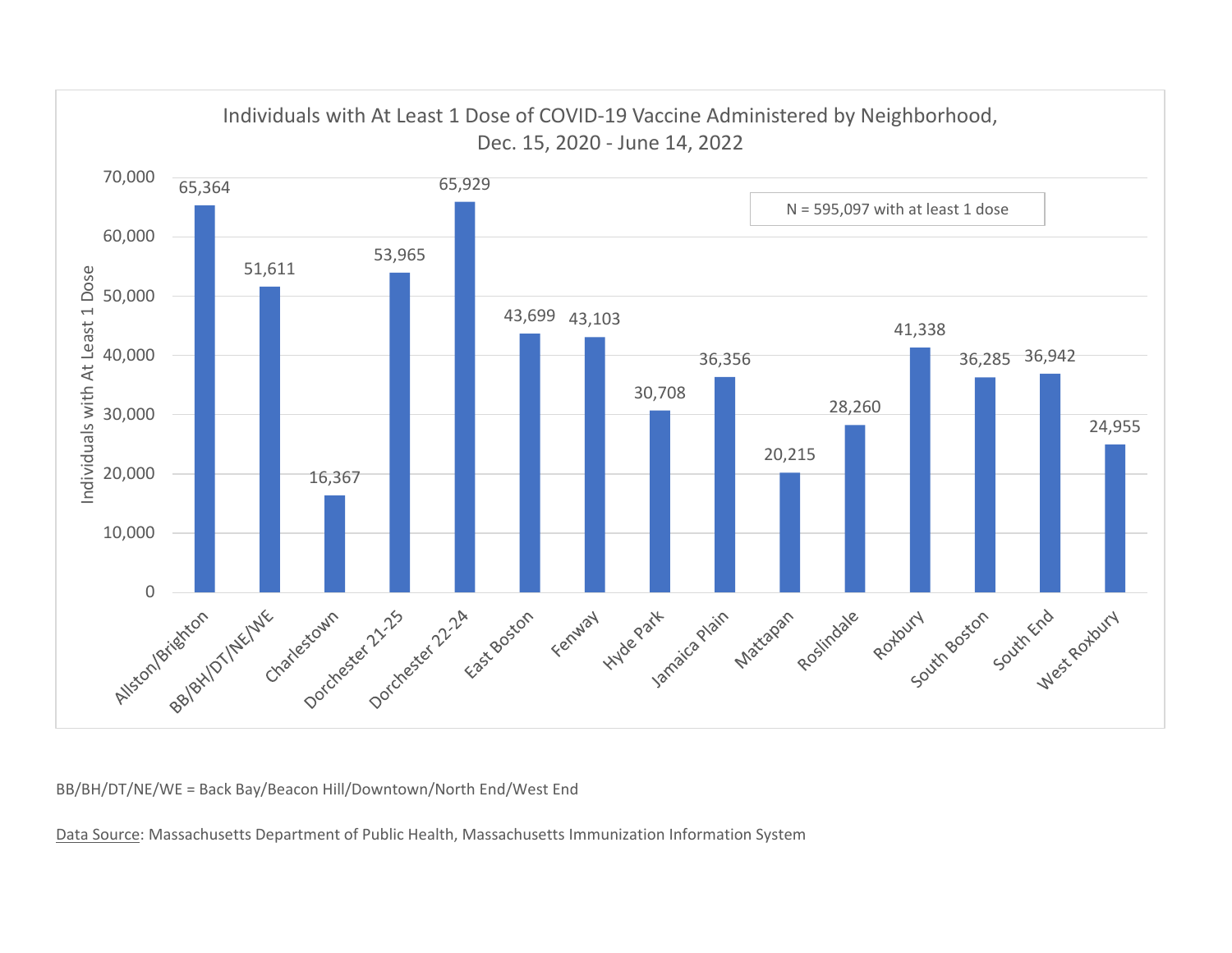

Percentage of overall Boston population with at least 1 dose <sup>=</sup> 87.6%.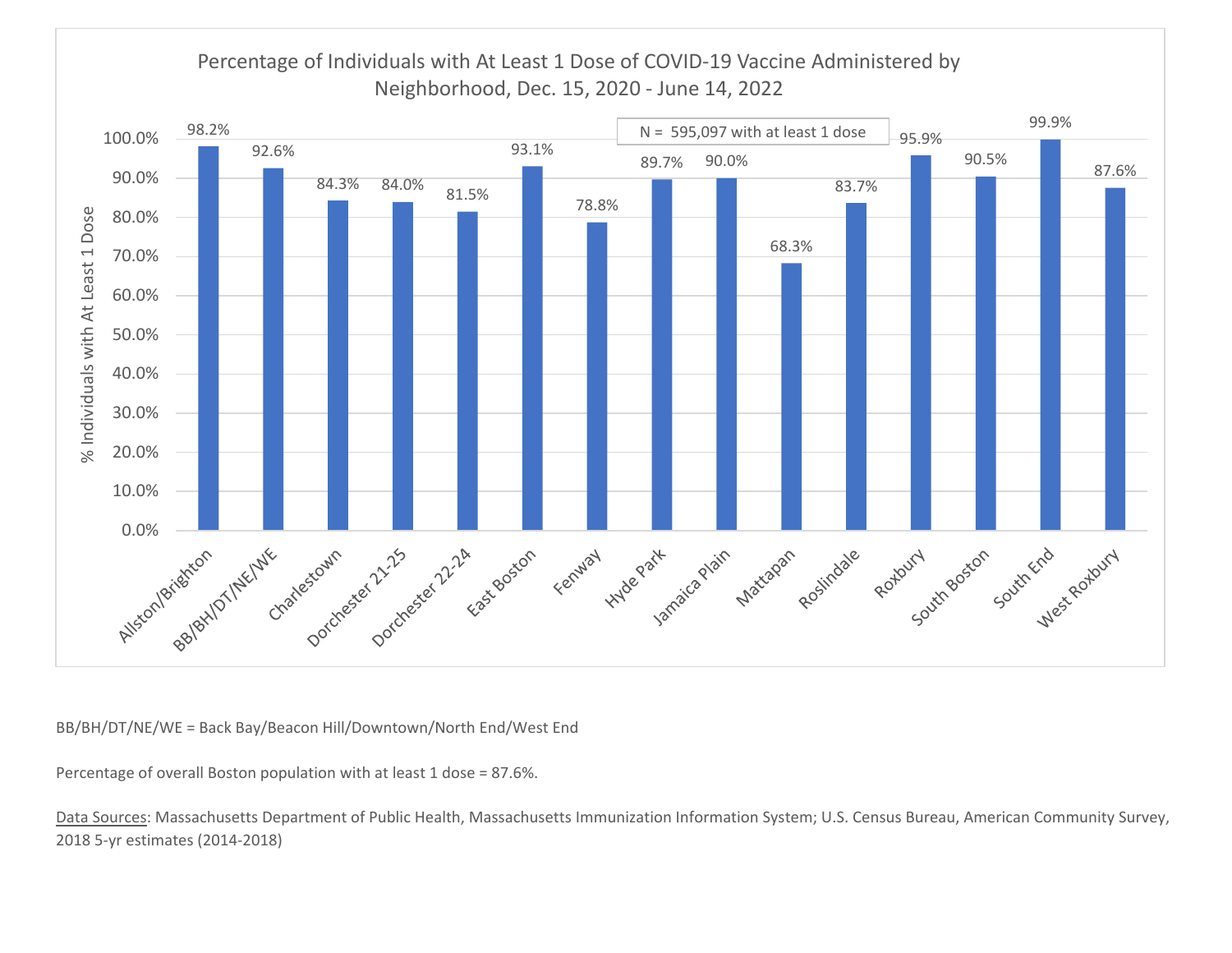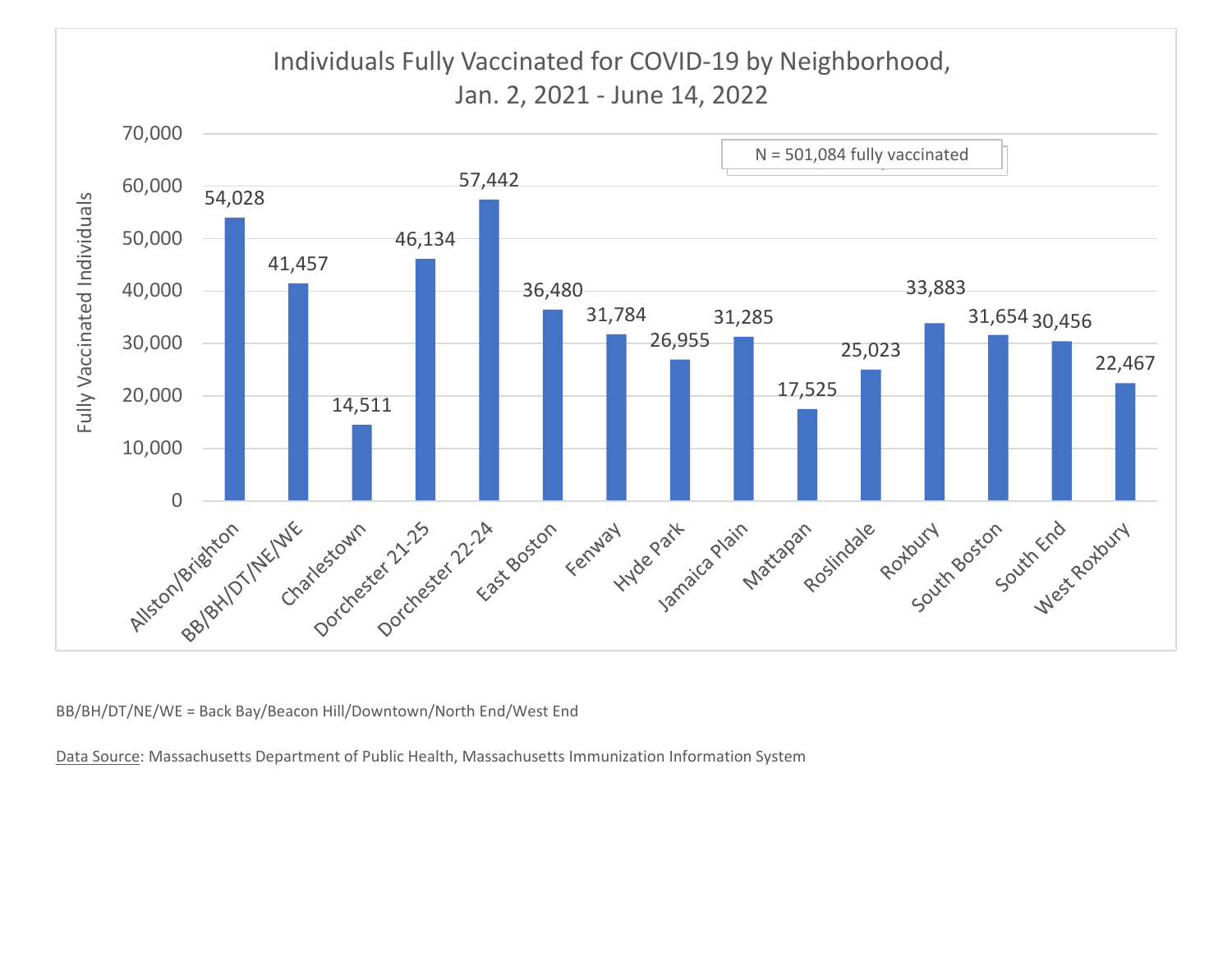## Percentage of Individuals Fully Vaccinated for COVID‐19 by Neighborhood, Jan. 2, 2021 ‐ June 14, 2022



BB/BH/DT/NE/WE <sup>=</sup> Back Bay/Beacon Hill/Downtown/North End/West End

Percentage of overall Boston population fully vaccinated <sup>=</sup> 73.8%.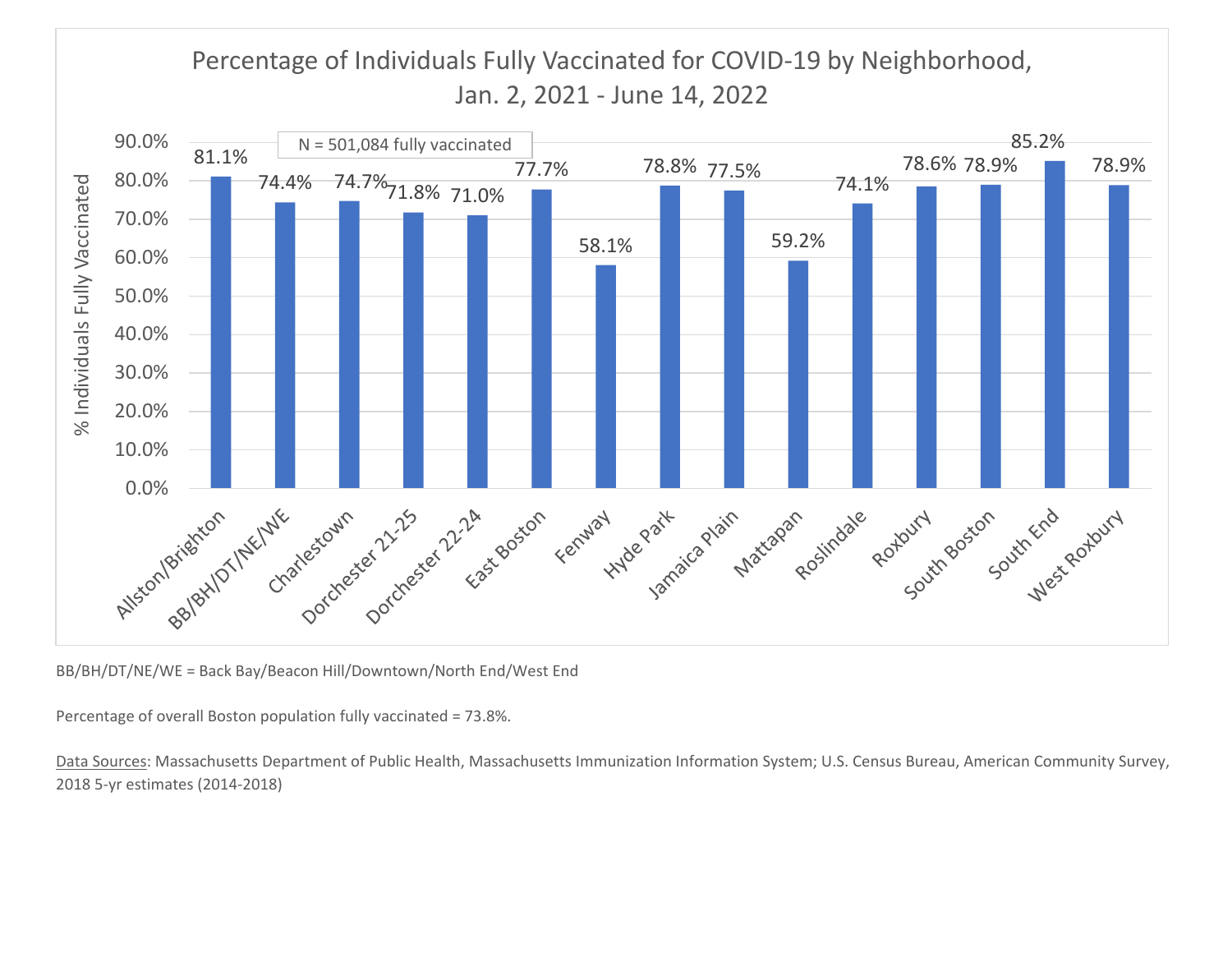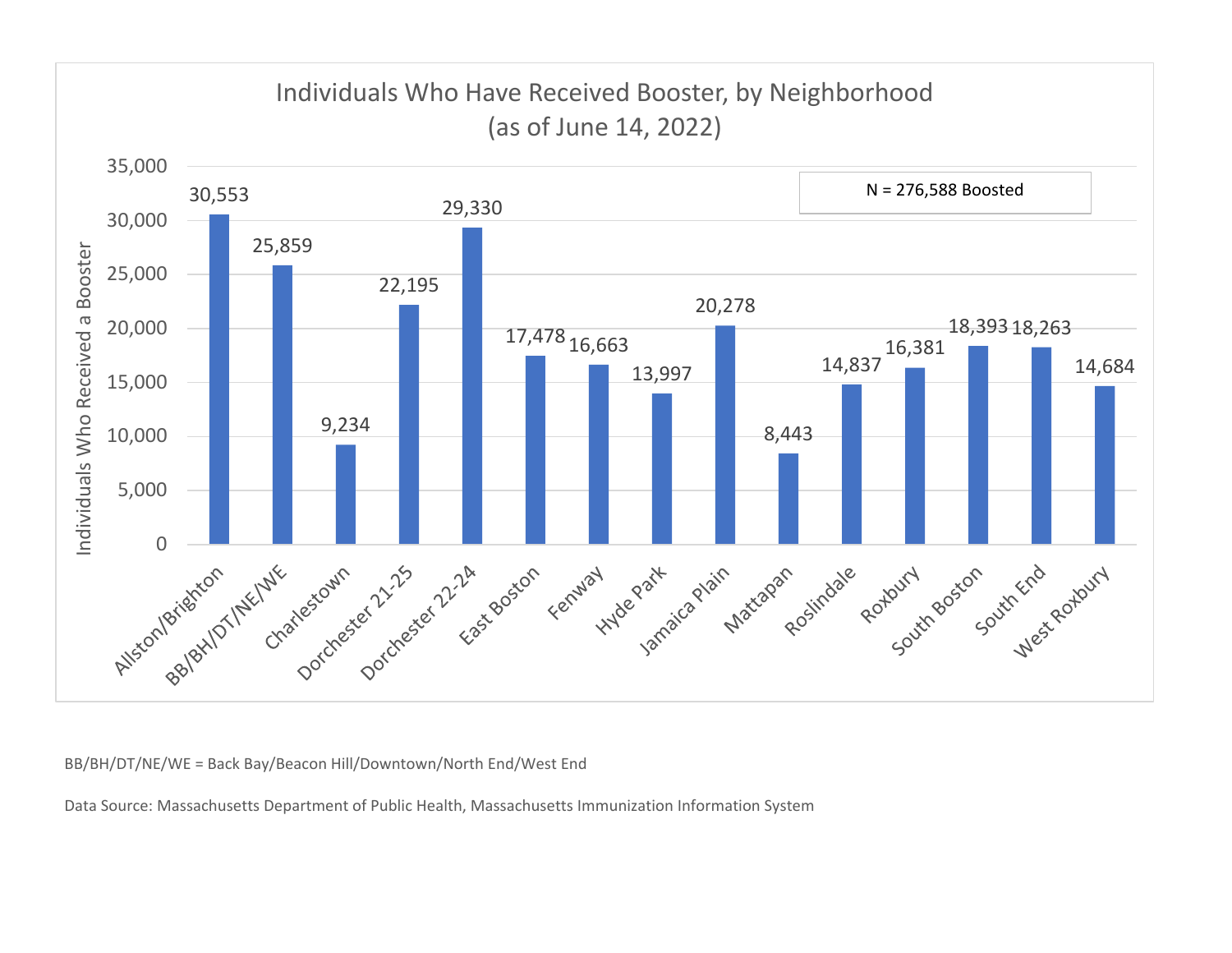

Percentage of overall Boston population boosted <sup>=</sup> 40.7%.